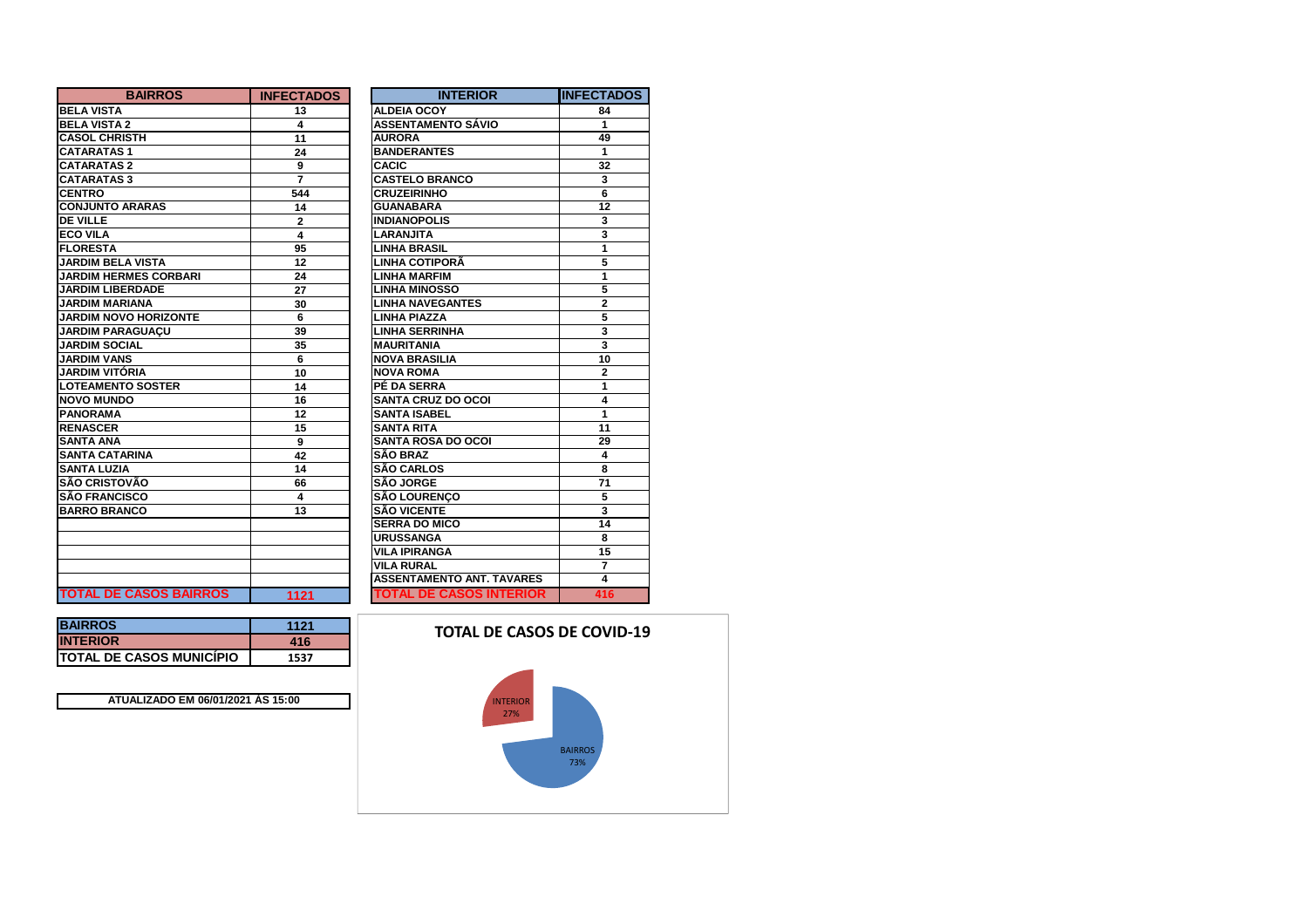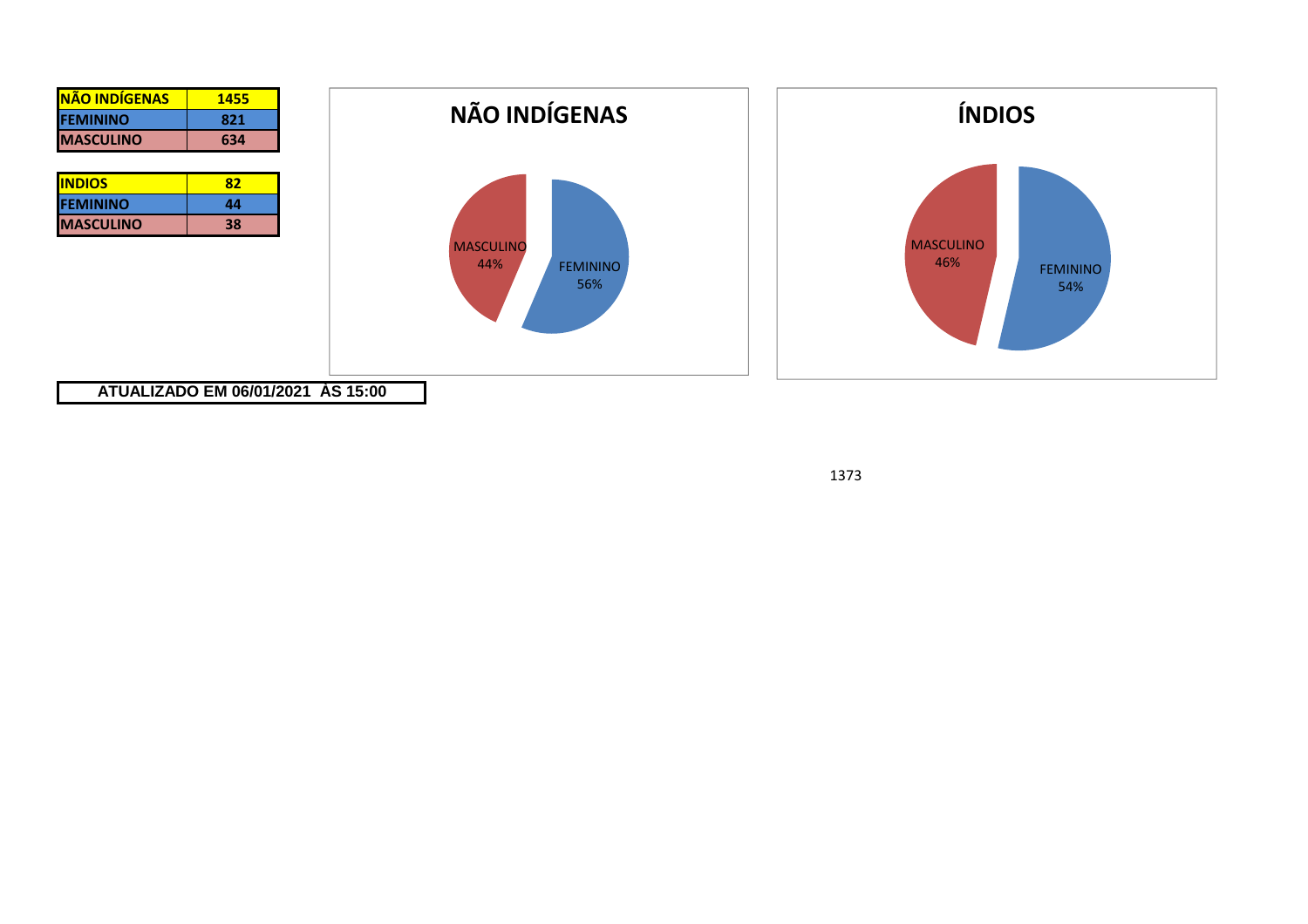| <b>CONFIRMADOS POR FAIXA ETÁRIA</b> | <b>0.9 ANOS</b> | 20.29<br><b>ANOS</b> | <b>30-39 ANOS</b> | 50 - 59 ANOS | $ 60-69$ ANOS | S   70-79 ANOS   80 A MAIS | TOTA. |
|-------------------------------------|-----------------|----------------------|-------------------|--------------|---------------|----------------------------|-------|
| NÃO INDIGENAS                       |                 | 294                  | 296               | 246          | 134           | 74                         | 1 A F |
| <b>INDIOS</b>                       |                 |                      |                   |              |               |                            |       |

5%

18%

0-9 ANOS**10-19 ANOS 20-29 ANOS** 30-39 ANOS **40-49 ANOS 50 - 59 ANOS** 60-69 ANOS **70-79 ANOS** 80 A MAIS

32%

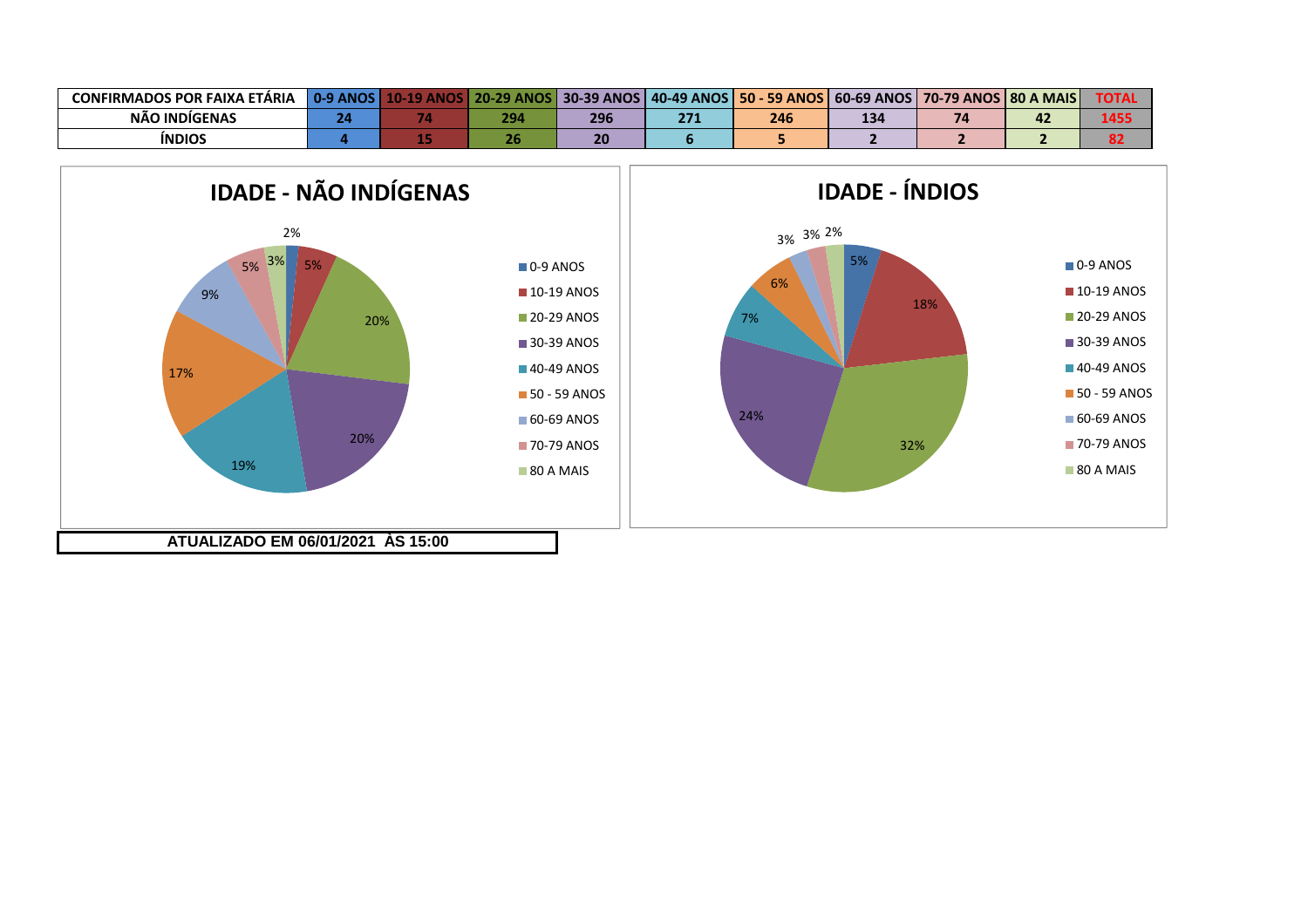| <b>SEXO</b>                       | <b>IDADE</b>    | <b>MORBIDADES</b>                                                                |
|-----------------------------------|-----------------|----------------------------------------------------------------------------------|
| <b>HOMEM</b>                      | 59 ANOS         | <b>SEM MORBIDADE</b>                                                             |
| <b>HOMEM</b>                      | <b>105 ANOS</b> | <b>SEM MORBIDADE</b>                                                             |
| <b>MULHER</b>                     | 83 ANOS         | HIPERTENSÃO, DIABETES, DOENÇA CARDIOVASCULAR                                     |
| <b>MULHER</b>                     | <b>68 ANOS</b>  | DOENÇA CARDIOVASCULAR, HIPERTENSÃO, DIABETES, DOENÇA RENAL, OBESIDADE, TABAGISMO |
| <b>HOMEM</b>                      | 82 ANOS         | <b>NÃO INFORMADO</b>                                                             |
| <b>MULHER</b>                     | 59 ANOS         | DOENÇA CARDIOVASCULAR, HEPÁTICA, HIPERTENSÃO, DIABETES.                          |
| <b>MULHER</b>                     | <b>91 ANOS</b>  | <b>HIPERTENSÃO</b>                                                               |
| <b>MULHER</b>                     | <b>78 ANOS</b>  | HIPERTENSÃO, OBESIDADE                                                           |
| <b>HOMEM</b>                      | 81 ANOS         | DOENÇA CARDIOVASCULAR, HIPERTENSÃO, DIABETES, OBESIDADE                          |
| <b>MULHER</b>                     | <b>76 ANOS</b>  | HIPERTENSÃO, DIABETES                                                            |
| <b>HOMEM</b>                      | 88 ANOS         | DOENÇA PULMONAR, DIABETES                                                        |
| <b>HOMEM</b>                      | <b>70 ANOS</b>  | <b>HIPERTENSÃO</b>                                                               |
| <b>HOMEM</b>                      | <b>78 ANOS</b>  | <b>HIPERTENSÃO</b>                                                               |
| <b>MULHER</b>                     | 85 ANOS         | <b>NÃO INFORMADO</b>                                                             |
| <b>MULHER</b>                     | <b>68 ANOS</b>  | <b>HIPERTENSÃO, DIABETES</b>                                                     |
| <b>MULHER</b>                     | 85 ANOS         | <b>DOENÇA NEUROLÓGICA</b>                                                        |
| <b>MULHER</b>                     | 93 ANOS         | DOENÇA CARDIOVASCULAR, OBESIDADE                                                 |
| <b>HOMEM</b>                      | 75 ANOS         | <b>OBESIDADE</b>                                                                 |
| <b>HOMEM</b>                      | 85 ANOS         | <b>NÃO INFORMADO</b>                                                             |
| <b>MULHER</b>                     | <b>86 ANOS</b>  | <b>NÃO INFORMADO</b>                                                             |
| <b>HOMEM</b>                      | <b>75 ANOS</b>  | <b>SEM MORBIDADE</b>                                                             |
|                                   |                 |                                                                                  |
| ATUALIZADO EM 06/01/2021 ÀS 15:00 |                 |                                                                                  |